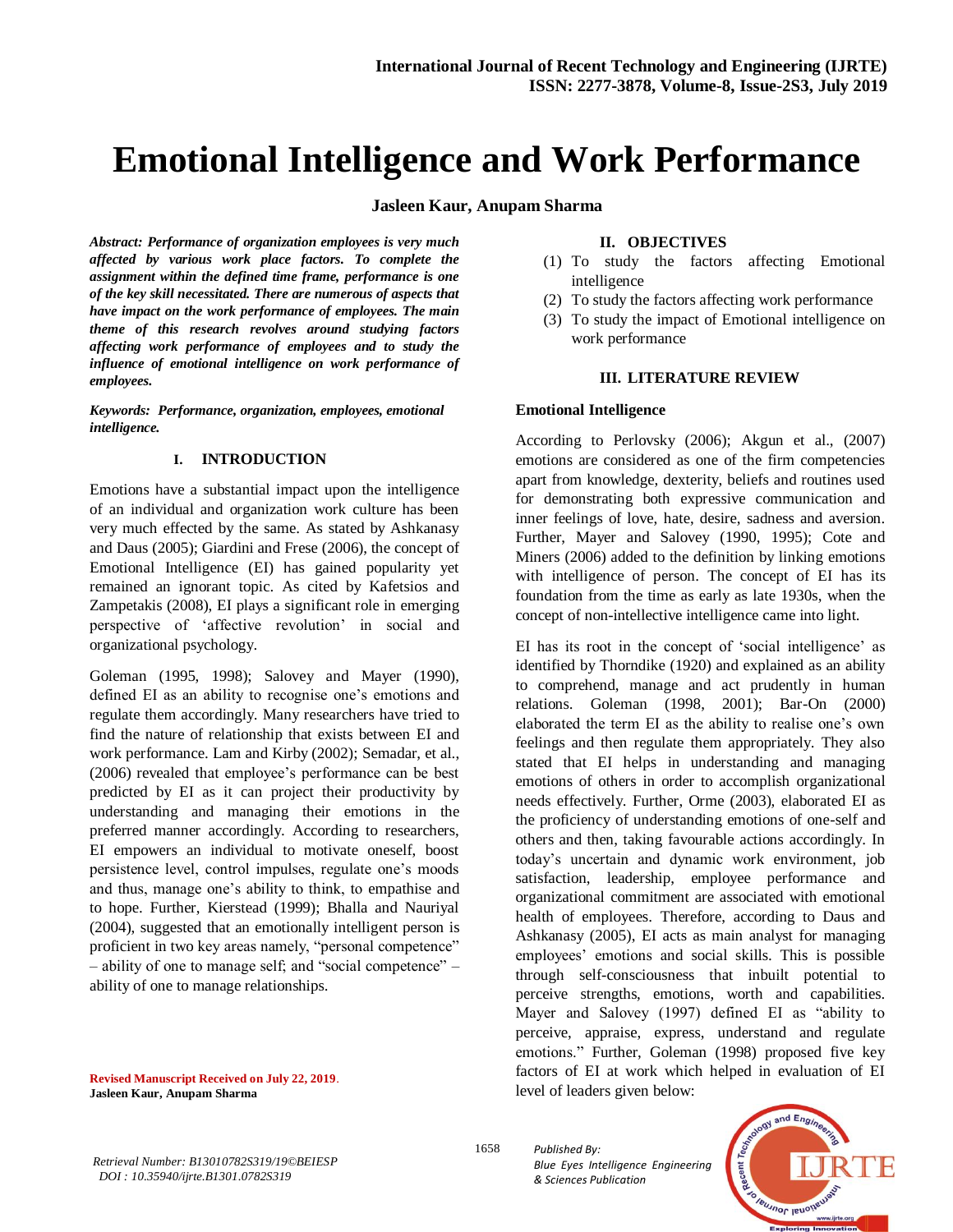

Figure 1: Five key factors of EI at work

| Table 1: Framework of EI |                                                                    |                   |                                                                            |  |  |
|--------------------------|--------------------------------------------------------------------|-------------------|----------------------------------------------------------------------------|--|--|
| Personal competence      |                                                                    | Social competence |                                                                            |  |  |
| Self-awareness           | <b>Emotional consciousness</b><br>Self-appraisal<br>Self-assurance | Social-awareness  | Responsiveness<br>Improving others                                         |  |  |
| Self-motivation          | Loyalty<br>Positivity<br>Self-realization                          | Social skills     | Leadership<br>Communication<br>Managing conflicts<br><b>Building teams</b> |  |  |
| Self-regulation          | Constancy<br>Scrupulousness<br>Malleability<br>Self-control        |                   |                                                                            |  |  |

Source: (Consortium for Research on Emotional intelligence (2004), cited in Adhia et al. (2010)

# **Work Performance**

Work Performance (WP) plays an imperative role in the advancement and development of an organization. According to Korkaew and Suthinee (2012) organizational effectiveness and success can be attained through enhanced individual's WP. Campbell et al., (1998) ; Rotundo and Rotman (2002) acknowledged use of WP by educators, the government, businesses and society as one of the leading dependent variables as it depicts employee's behaviour that significantly contribute to accomplishment of organizational goals. Patterson (1997); Wright et al., (2005) in their work confirmed the effects of constructive HR practices on the WP. Tseng and Huang (2011) concluded WP to be the end-result in human resource studies. Further, revealed that employee's motivation can enhance their performance by deploying ways including capacity building, increasing responsibility level, initiating positive attitude and introducing incentives. Many researchers worked to determine parameters to ascertain

level of employee's WP in an organization. Baytos and Kleiner (1995) recommended quality of work, punctuality, performance and end-productivity to be accurate parameters to measure WP. Gatewood and Field (1998) pointed out effective training, productivity and human resource judgement as other important aspects to measure. Robbins (2001) elucidated how job outcomes, actions, and personal traits acts as the main components to measure WP holistically.

# **IV. FRAMEWORK**

Many studies have been conducted to study relationship between EI and WP on job. In present epoch, Emotionally Intelligent employees master their interactions with customers (Murray, 1998), management and colleagues by effectively using antecedent and response focused

emotions. Ashforth and Humphrey (1995) opined that an emotionally intelligent



1659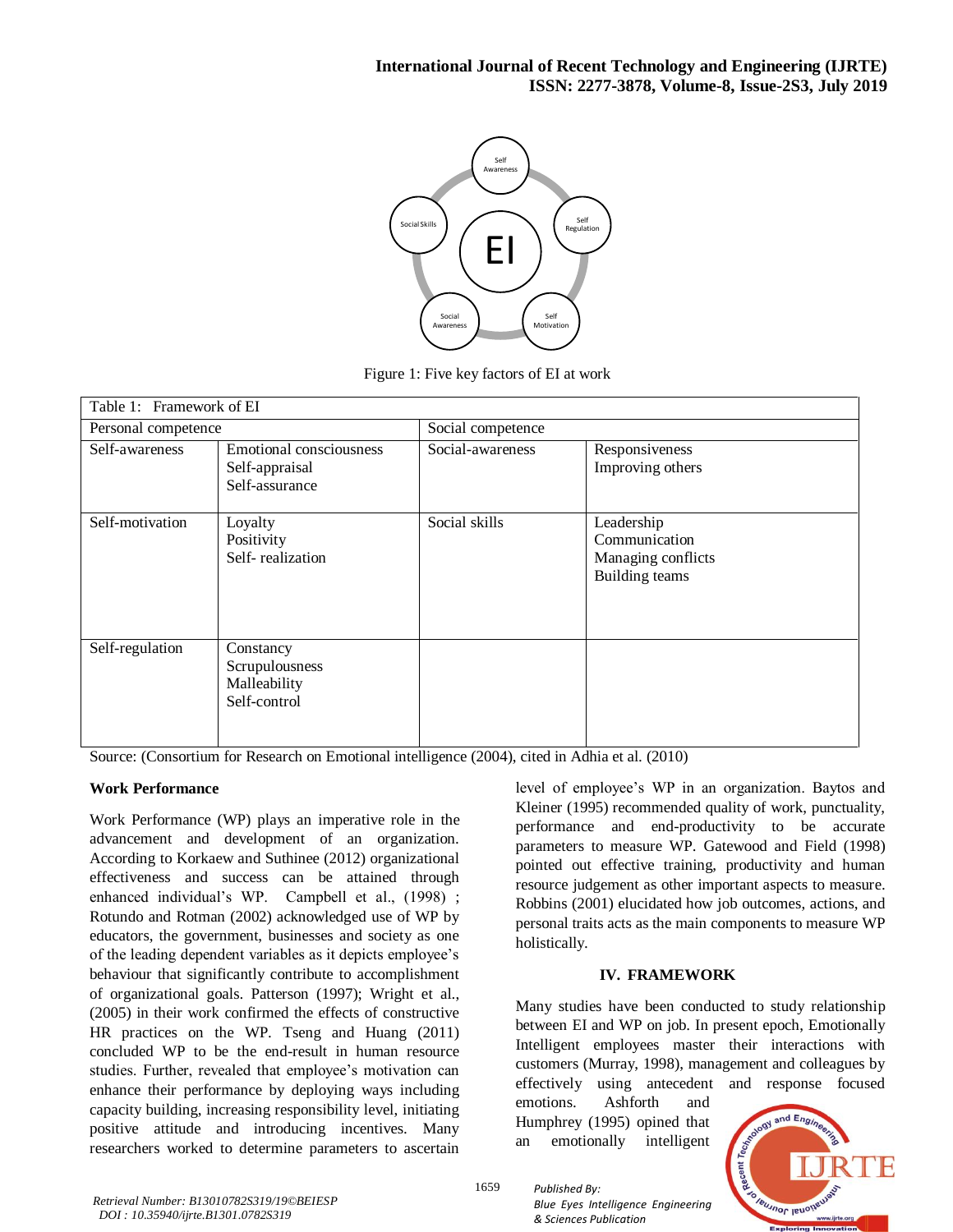employee is considered as an emotionally competent, mature and sensitive person because he manages, directs and control his emotions and deals with team harmoniously.



Figure 2: Theoretical model for Impact of Emotional intelligence on work performance

The above figure 2 explains the role of EI in enhancing work performance. EI augments leadership qualities and work commitment amongst employees so as to reduce employee's turnover and enrich work culture. Goleman et al., (2002); Bradberry and Greaves (2009) described that leaders exhibiting higher EI have potential to direct, reveal and influence overall EI of their followers and thus, positively impact organizational performance. EI is considered as key motivator for enhancing leadership qualities like adaptability, foresightedness, emotional stability and clear vision in the workforce making them capable of understanding emotions and regulating them accordingly. Also, according to Abraham (1999), EI helps in recognising the emotions of others, thus, nurturing leader with virtues of empathy, supportiveness, understanding and receptiveness towards team.

EI acts as a transforming agent that regulates and guides emotions of team, helps in managing conflicts to promote flexibility, acceptance to change and consequently a better work culture. Gardner (2003); Abraham (2000, 2003, 2004); Nikolaou and Tsaousis (2002) explored a constructive relationship between EI and organizational commitment. They concluded that workforce with high Emotional Quotient (EQ) consider themselves part and parcel of the organization, resulting in increased sense of fidelity and organizational commitment. Further, Nikolaou and Tsaousis (2002); Slaski and Cartwright (2003); Por et al., (2011); Karimi et al., (2014) revealed that emotionally intelligent people in an organization are considered to be more adaptive, diversified, unswerving and devoted because of their ability to control impulses, anxiety,

burnout, well-being and emotions in adverse circumstances. This leads to reduced employee turnover and increased work performance. Thus, an emotionally competent employee accepts all complex tasks and is always eager to learn something new resulting to enhanced work performance and personal development.

# **Factors Affecting Emotional Intelligence**

Salovey and Caruso (2000a) catalogued models of EI into two categories; namely ability model (Mayer and Salovey 1997) and mixed trait personality model (Goleman 1995, 1998; Bar-On 2001; Petrides and Furnham, 2001). Bestowing to ability models, Goldenberg et.al (2006) explained EI as the form of intelligence dealing with the emotional aspect and mental abilities of human being. In comparison, Matthews, Roberts and Zeidner (2004) explained mixed trait ability model to deal with personality-like traits along with emotional abilities. Bar-On (2000) identified five factors including Intra personal Ability, Interpersonal ability, Stress Management, Adaptability and General mood affecting EI of an individual.

# **Factors Affecting Work Performance**

According to Iqbal.A et al., (2015), Employee performance point out the "effectiveness of employee's explicit actions that aids to attain organizational goals". Alonso and Lewis (2001); Brewer and Selden (2000), found that many

business organizations across the globe focusses on factors useful for enhancing



1660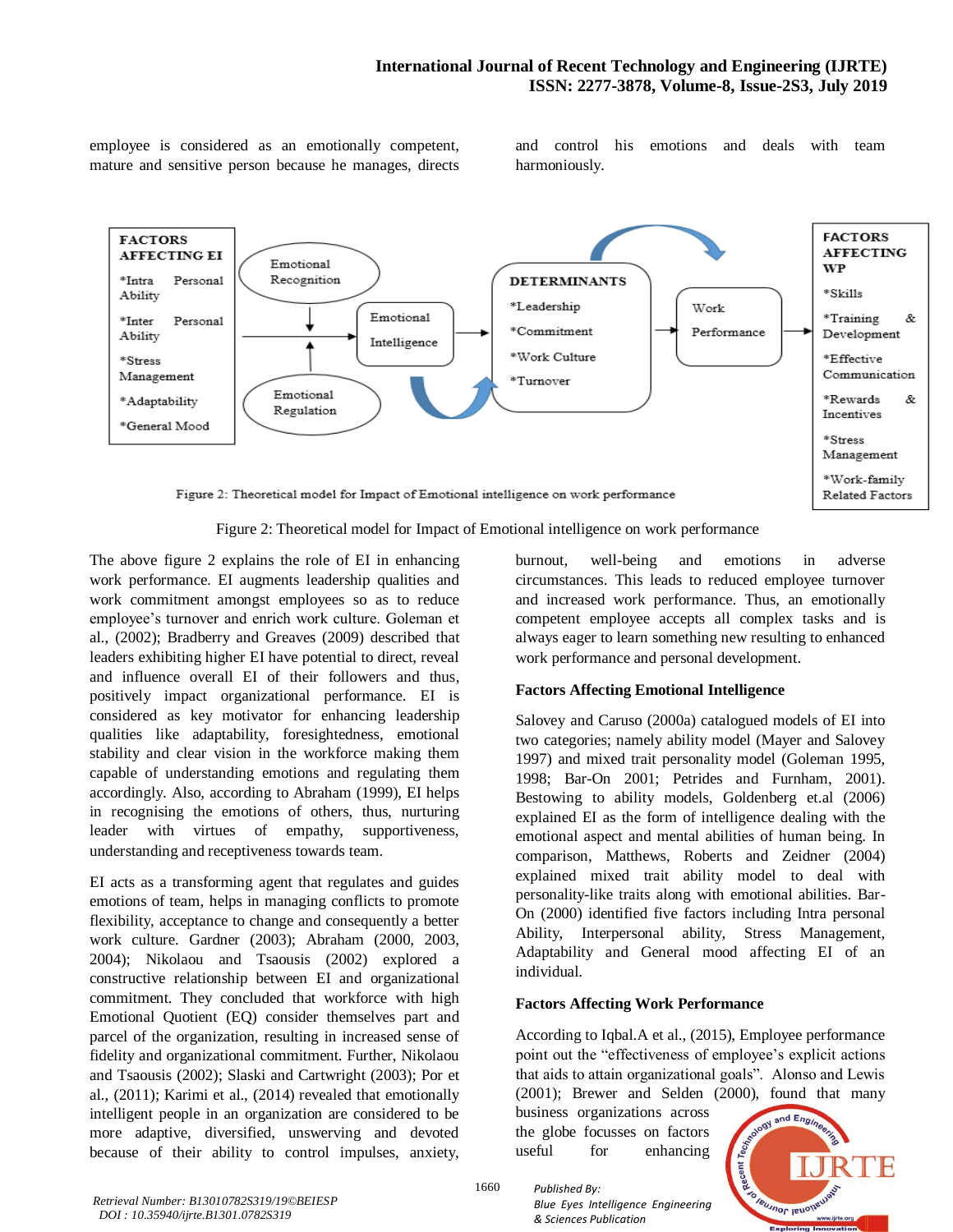employees' performance and provides incentives that can positively impact their job performance. Aarabi M.S et al, (2013) stated that companies provide various motivational factors to stimulate employees to achieve goals. Iqbal.A et al, (2015) described factors like working hours, training and development, effective communication, stress management and financial rewards to impact significantly on the work performance of employees. Further studies highlighted various factors including skills, enthusiasm, satisfaction, incentives and rewards crucial for job performance of employee.

#### **Impact of EI on Work Performance**

Most of the interpersonal interactions are administered by organizational performance relating to dealing customers, obtaining instructions and reporting to superiors and maintaining relationship with peers in an organization. EI acts as a key driver for regulating, directing and controlling emotional, personal and social competencies of people at work. EI has significant impact on the work performance. According to Ashforth and Humphrey (1995) team learning, effective team harmony and work culture is the result of effective use of EI. Murray (1998) emphasised on the role of EI in building inquisitive leaders to manage workforce by understanding emotions of employees in decision making. Further, he emphasised on the role of emotionally intelligent leaders in enhancing employee's morale thereby positively impacting on work performance.

The study by Kassim et al., (2016) conducted to examine the relationship between EI and job satisfaction amongst 2,502 university lecturer's within Kano state, using the Wong and Law scale and Convenience Sampling, revealed a significant relationship between emotional regulation and work satisfaction and no relationship of emotional appraisal with work performance. Similarly, the study steered by Vratskikh et al., (2016) using Mayer and Salvoy's (2000) ability model of EI explored the mediatory role of job satisfaction of 354 employees of Jordan University in relationship between EI and WP. The studies of Ashkanasy, Hooper (1999); Abraham (1999) along with Goleman (1998) proposed that higher EI led to higher job satisfaction, higher organizational commitment, more constructive emotional regulation and reduced employees turnover resulting to better work performance.

# **Factors Contributing to Emotional Intelligence to Enhance Work Performance**

On the basis of literature reviewed, there are various factors that have contributed to EI and thereby, enhanced the WP of employees in service sector. These factors includes following -:

• Self-awareness – the ability to understand one's emotions, feelings, strengths, weaknesses and goals and their impact on others and decision making.

- Self-regulation involves monitoring or redirecting one's unruly emotions and adjusting to adverse circumstances.
- Empathy considering feelings of others in decision making.
- Motivation stimulating actions for the sake of achievement of goal.
- Social awareness- the ability to apprehend other's emotions and guiding them effectively.
- Self-actualization- the ability to recognise one's prospective capacities.
- Flexibility the ability to transform one's emotions and behaviour to modifying situations.
- Impulse Control the ability to resist or slow down an impulse.
- Optimism- the positive ability to look at the brighter side of life.
- Conflict management: competency to handle, negotiate and resolve difficult situations tactfully.
- Team capabilities: competency to create synergy in team to ensure cooperation, spirit de corps and achieving organizational performance.



Figure3: Factors contributing to EI to enhance WP

# **V. RESULT**

While the commercial world has started accepting Emotional Intelligence to be a



*Retrieval Number: B13010782S319/19©BEIESP DOI : 10.35940/ijrte.B1301.0782S319*

1661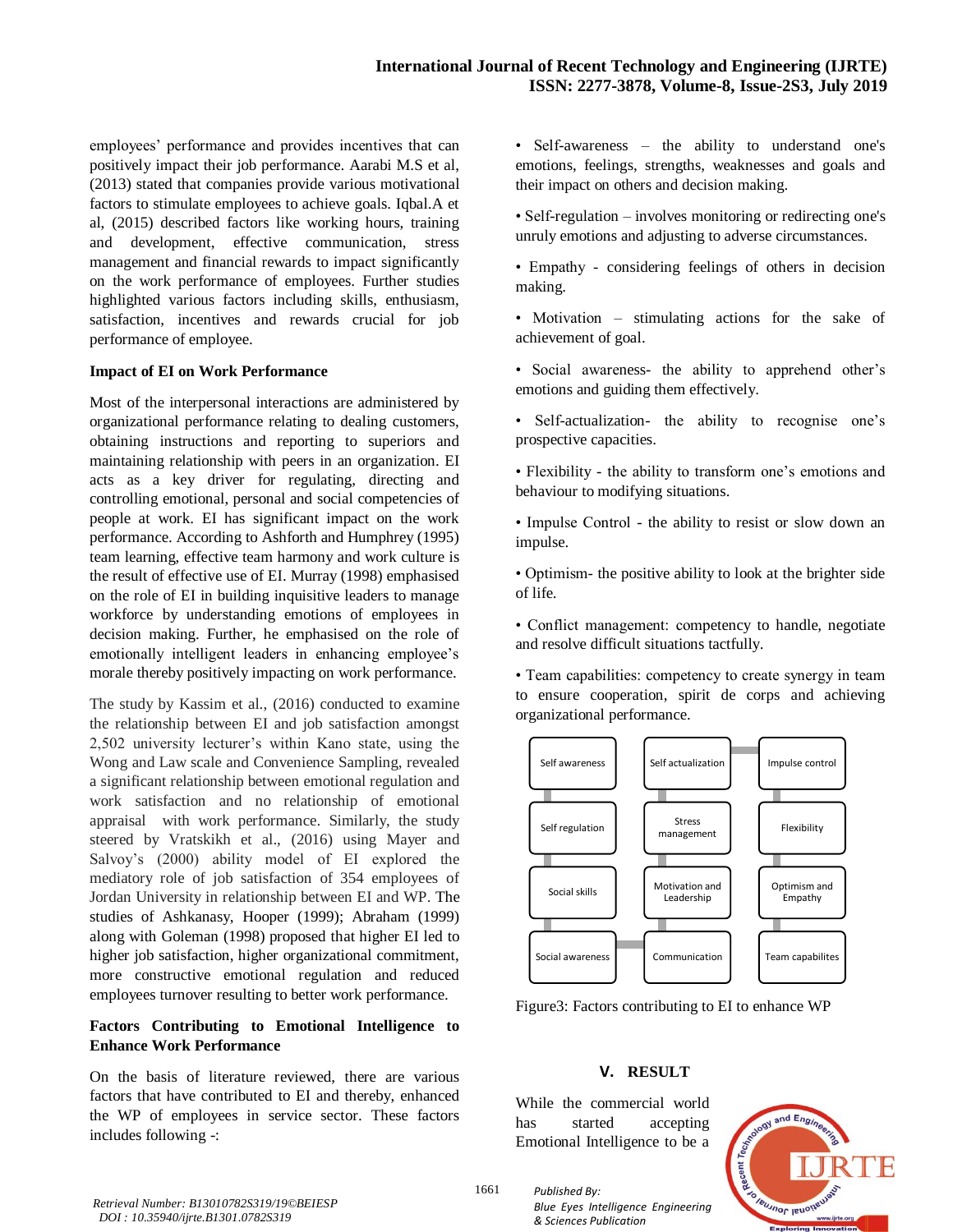forecaster for organizational success, the need is to strengthen the roots of organization with the water of emotionally aware individuals at workplace. Dierdoff & Rubin (2011) in their study revealed that 68% of decision quality, 73% of coordination and 65% of conflict management is stimulated through high self-awareness. Also, OPRA group in their research with GENOS on EI empirically proved the need of EI in enhancing leadership traits by around 36%, organizational commitment by 22%, job satisfaction by 24% and reducing absenteeism by 29% in firm. The research advocated the need in need of emotionally intelligent workforce with 12% better innovative skills to provide 12% better customer services and 14% effective teamwork.

# **Average EQ Score by Industry**

| Industry               | <b>Average EQ Score</b> |
|------------------------|-------------------------|
| Finance                | 72                      |
| High-tech              | 72                      |
| Government             | 72                      |
| Health Care            | 73                      |
| Pharmaceutical         | 75                      |
| <b>Human Resources</b> | 76                      |

Figure 4: Average Emotional Quotient score of different industries.



# **RANKING EMOTIONAL INTELLIGENCE**

**By Industry Employee Average Scores** 

|                     |                                       | Average<br><b>Percentile</b> |
|---------------------|---------------------------------------|------------------------------|
| 1                   | Arts, Entertainment, and Recreation   | 56th                         |
| 1                   | Marketing and Advertising             | 56th                         |
| 3                   | Medical and Health Care               | 55th                         |
| $\overline{4}$      | Manufacturing                         | 54th                         |
| 5                   | Wholesale and Retail                  | 51st                         |
| 5                   | Government/ Public Administration     | 51st                         |
| $\overline{7}$      | Technology                            | 50th                         |
| $\overline{7}$      | Hotel, Food Services, and Hospitality | 50th                         |
| $\overline{1}$      | Finance and Insurance                 | 50th                         |
| $\overline{7}$      | Education                             | 50th                         |
| Ą<br>$\overline{7}$ | Scientific                            | 50th                         |
| 12                  | Transportation and Warehousing        | 47th                         |
| 13                  | <b>Information Services</b>           | 45th                         |
| 14                  | Construction                          | 44th                         |

Source: Survey of 1,017 full-time employees

Figure 5: Average percentile EQ score by Industry employee average scores.

Previous research conducted in 200 companies worldwide indicated that around 2/3 of the difference in work performance is due to emotional intelligence, and only 1/3 due to technical skills and cognitive ability (Goleman, 1998). Also, in complicated jobs, a top performer is 127% more prolific than an average performer (Hunter, Schmidt & Judiesch, 1990).

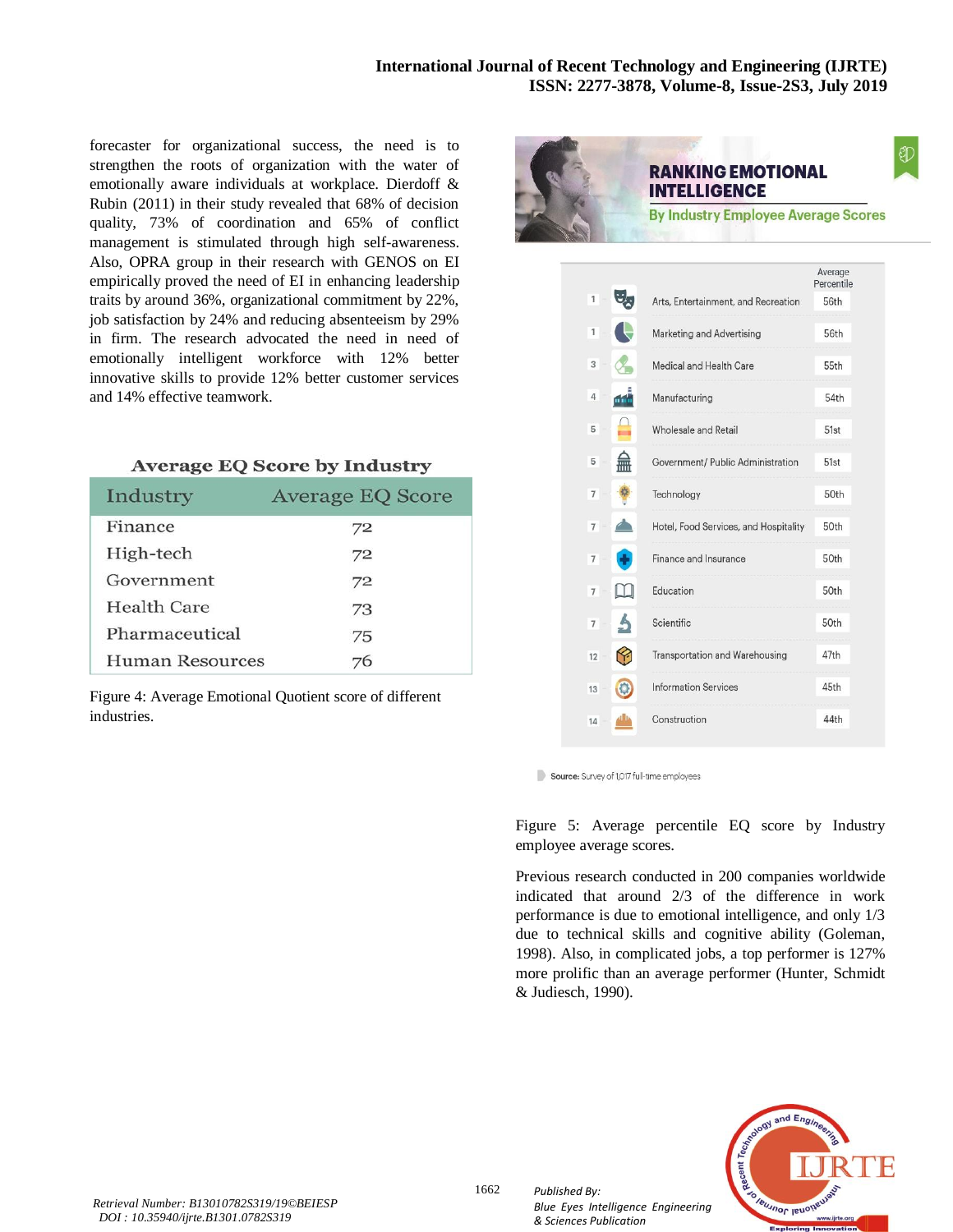

Figure 4: Percentage improvement of EI after the course

The training can help to enhance the level of selfawareness, self-management, social awareness and relationship management as shown in figure 4 above. Thus, the literature survey has resulted in showing the factors affecting work performance of employees and the influence of emotional intelligence on work performance of employees.

#### **VI. CONCLUSION**

From the review of literature, it is observed that EI has a positive impact on work performance. Research by Lopes et al., (2006); Rahim (2010); Kumar and Rooprai (2009) confirmed EI to be an influential personality traits for working affectivity, enhancing job satisfaction and attaining organizational commitment. With improved commitment the turnover intention gets reduced significantly. Also, high EI results in team building by emotionally efficient leader, thus, refining work culture to successfully enhance work performance. Studies done so far as pointed out by Ashkanasy and Hooper (1999); Abraham (1999), a research by Goleman (1995), have suggested that high is the level of EI, higher will be job satisfaction, organizational commitment, job performance, and reduced turnover intention.

#### **VII.RESEARCH CONTRIBUTION**

Based on the literature reviewed, the paper focuses to build conceptual base and knowledge enhancement about the factors

https://www.forbes.com/sites/forbescoachescouncil/2018/0 3/22/how-and-why-to-develop-your-emotional-

intelligence/#6d58025a669bimpacting Emotional

Intelligence and Work performance. Also, the research work has developed a theoretical model that describes the role of EI on determinants including Leadership, Commitment, Work culture and Turnover on WP in an organization. The model if implemented in the business organizations will lower down the turnover rate by having more emotionally stable employees and balanced work culture will be impacting the overall growth of the organization.

#### **REFERENCES**

1. Allen, N. & Meyer, J. (1990). The measurement and antecedents of affective, continuance, and normative commitment to the Organization. Journal of Occupational Psychology, 63: 1-18.

2. Baksh Baloch, Q., Saleem, M., Zaman, G., & Fida, A. (2014). The Impact of Emotional Intelligence on Employees' Performance. Journal of Managerial Sciences, 8(2).

3. Boon, L. K., Fern, Y. S., Sze, C. C., & Yean, O. K. (2012). Factors affecting individual job performance. In International Conference on Management, Economics and Finance.

4. Çekmecelioğlu, H. G., Günsel, A., & Ulutaş, T. (2012). Effects of emotional intelligence on job satisfaction: An empirical study on call center employees. Procedia-Social and Behavioral Sciences, 58, 363-369.

5. Dulewicz, V., & Higgs, M. (2003). Leadership at the top: The need for emotional intelligence in organizations. The International Journal of Organizational Analysis, 11(3), 193-210.

6. Goleman, D. (1995). Emotional intelligence. New York: Bantam Books.

7. Kassim, S. I., Bambale, A. J., & Jakada, B. A. (2016). Emotional Intelligence and Job Satisfaction among Lecturers of Universities in Kano State: Empirical Evidence. Journal of Education and Practice, 7(10), 53- 59.

8. Naderi Anari, N. (2012). Teachers: emotional intelligence, job satisfaction, and organizational commitment. Journal of workplace Learning, 24(4), 256-269.

9. Narayan, P. R., Narashiman. Emotional intelligence and Work performance: A conceptual study. ISOR Journal of Mechanical and Civil Engineering, 62-68.

10. Rexhepi, G., & Berisha, B. (2017). The effects of emotional intelligence in employee's performance. International Journal of Business and Globalisation, 18(4), 467-479.

11. Romanelli, F., Cain, J., & Smith, K. M. (2006). Emotional intelligence as a predictor of academic and/or professional success. American journal of pharmaceutical education, 70(3), 69.

12. Salovey, P., & Mayer, J. D. (1990). Emotional intelligence. Imagination, Cognition and Personality, 9 (3), 185 – 211.

13. Vratskikh, I., Al-Lozi, M., & Maqableh, M. (2016). The impact of emotional intelligence on job

performance via the mediating role of job satisfaction. International Journal

*Blue Eyes Intelligence Engineering* 

*Published By:*

*& Sciences Publication* 



*Retrieval Number: B13010782S319/19©BEIESP DOI : 10.35940/ijrte.B1301.0782S319*

1663